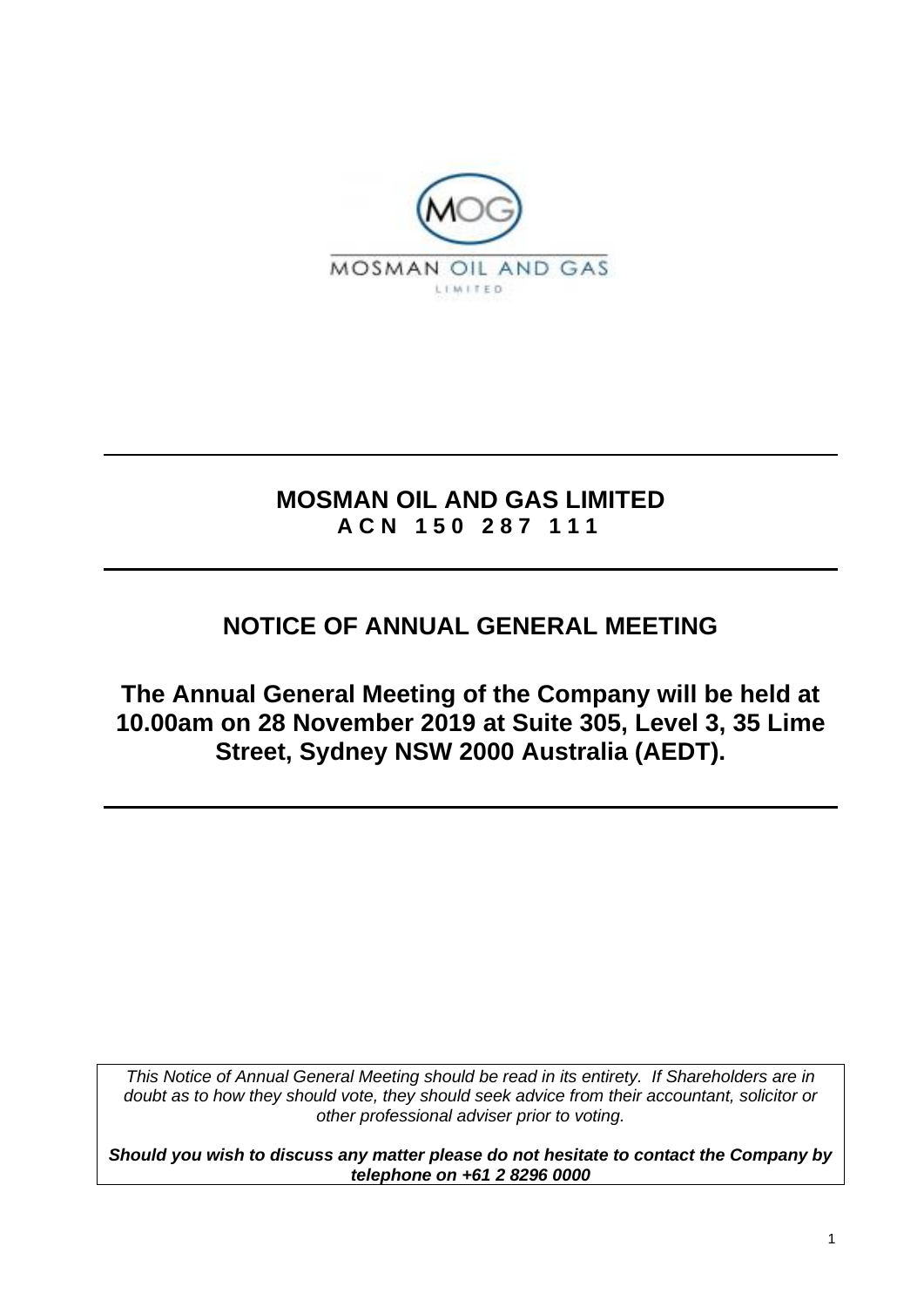## **NOTICE OF ANNUAL GENERAL MEETING**

Notice is hereby given that the annual general meeting of shareholders of Mosman Oil and Gas Limited (Company) will be held at 10.00am on 28 November 2019 at Suite 305, Level 3, 35 Lime Street, Sydney NSW 2000 Australia (AEDT) (**Meeting**).

The Explanatory Memorandum provides additional information on matters to be considered at the Meeting. The Explanatory Memorandum and the Proxy Form form part of this Notice.

The Directors have determined pursuant to regulation 7.11.37 of the *Corporations Regulations 2001* (Cth) that the persons eligible to vote at the Meeting are those who are registered as Shareholders on 26 November 2019 at 4.00pm (AEDT).

Terms and abbreviations used in this Notice (including the Explanatory Memorandum) are defined in Schedule 1.

# **AGENDA**

## **Annual Report**

To table and consider the Annual Report of the Company and its controlled entities for the year ended 30 June 2019, which includes the Financial Report, the Directors' Report and the Auditor's Report.

## <span id="page-1-0"></span>**1. Resolution 1 – Re-election of Director – Mr Andrew R Carroll**

To consider and, if thought fit, to pass with or without amendment, as an ordinary resolution the following:

*"That, pursuant to and in accordance with article 6.3 of the Constitution and for all other purposes, Mr Andrew R Carroll, a Director, retires and being eligible, is re-elected on the terms and conditions in the Explanatory Memorandum."*

Dated 31 October 2019

**BY ORDER OF THE BOARD**

**Jarrod White Company Secretary**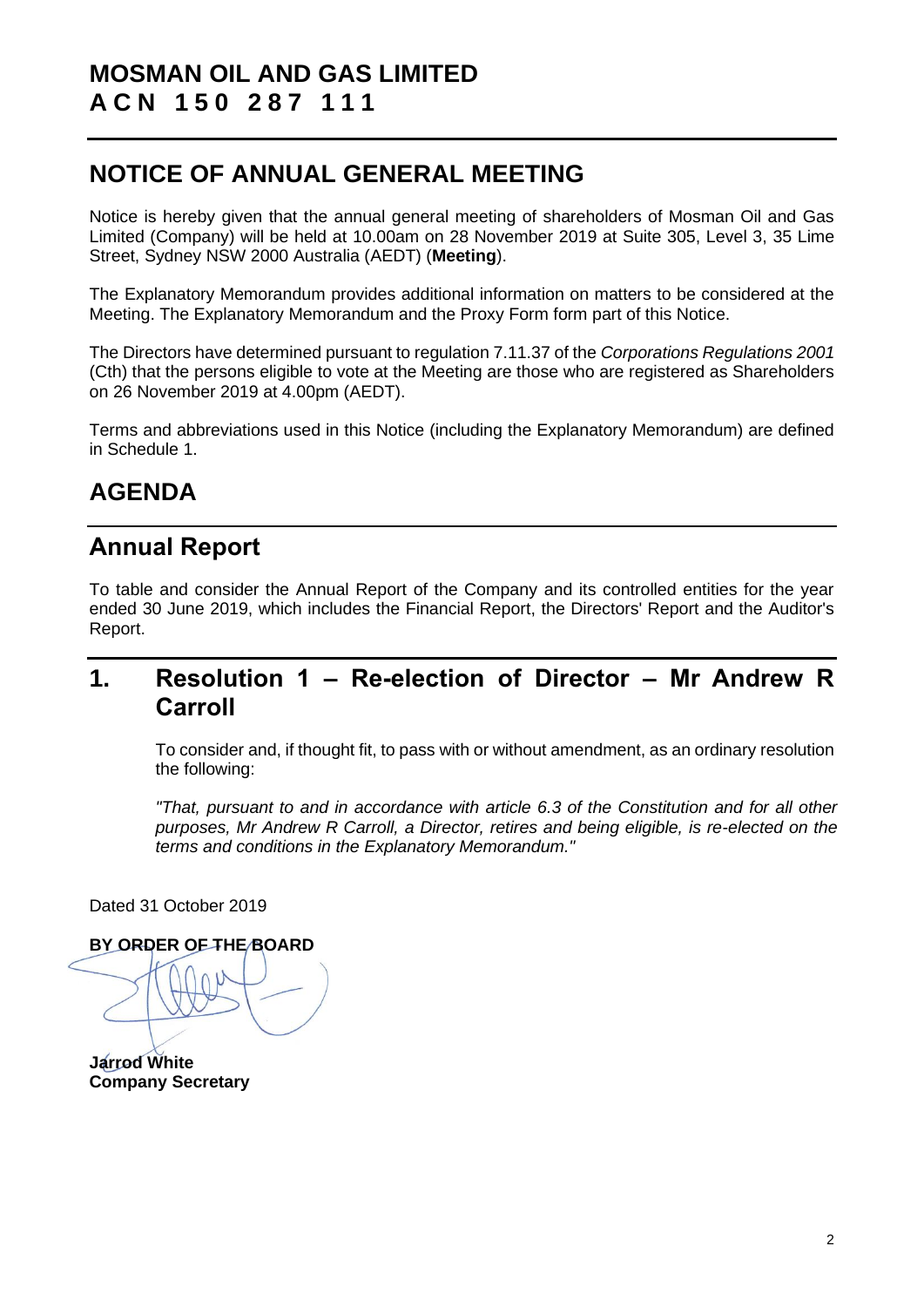### **EXPLANATORY MEMORANDUM**

### **1. Introduction**

This Explanatory Memorandum has been prepared for the information of Shareholders in connection with the business to be conducted at the Meeting to be held at 10.00am on 28 November 2019 at Suite 305, Level 3, 35 Lime Street, Sydney NSW 2000 Australia.

This Explanatory Memorandum should be read in conjunction with and forms part of the Notice. The purpose of this Explanatory Memorandum is to provide information to Shareholders in deciding whether or not to pass the Resolutions.

A Proxy Form is attached to the Notice.

### **2. Action to be taken by Shareholders**

Shareholders should read the Notice and this Explanatory Memorandum carefully before deciding how to vote on the Resolutions.

### **2.1 Proxies**

A Proxy Form is attached to the Notice. This is to be used by Shareholders if they wish to appoint a representative (a 'proxy') to vote in their place. All Shareholders are invited and encouraged to attend the Meeting or, if they are unable to attend in person, sign and return the Proxy Form to the Company in accordance with the instructions thereon. Lodgement of a Proxy Form will not preclude a Shareholder from attending and voting at the Meeting in person.

Please note that:

- (a) a member of the Company entitled to attend and vote at the Meeting is entitled to appoint a proxy;
- (b) a proxy need not be a member of the Company; and
- (c) a member of the Company entitled to cast two or more votes may appoint two proxies and may specify the proportion or number of votes each proxy is appointed to exercise, but where the proportion or number is not specified, each proxy may exercise half of the votes.

The Proxy Form provides further details on appointing proxies and lodging Proxy Forms.

### <span id="page-2-0"></span>**2.2 CREST – Depositary Interests**

Holders of depositary interests in CREST (**DI**) are invited to attend the Meeting but are not entitled to vote at the Meeting. In order to have votes cast at the Meeting on their behalf, DI holders must complete, sign and return the Form of Instructions forwarded to them along with the Notice to the Company's agent, Computershare UK, no later than 21 November 2019 at 3.00 pm London time (being 12.00am (AEDT) on 22 November 2019.

All other shareholders need either attend the Meeting, or have their proxies lodged to the Company per the instructions on the proxy form, no later than 25 November 2019 at 11.00 pm London time (being 10.00am (AEDT) on 26 November 2019.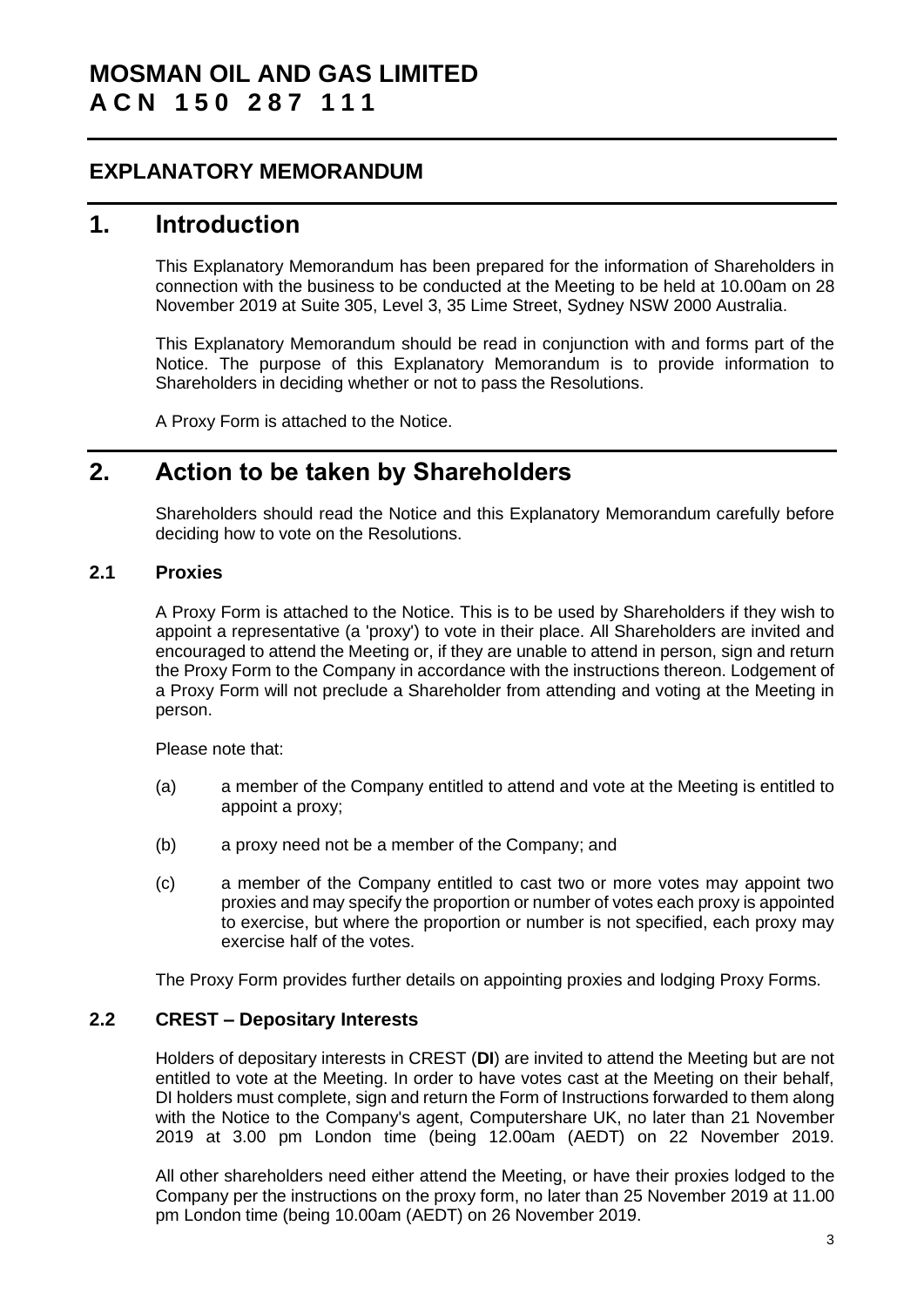# **3. Annual Report**

In accordance with section 317 of the Corporations Act, Shareholders will be offered the opportunity to discuss the Annual Report, including the Financial Report, the Directors' Report and the Auditor's Report for the financial year ended 30 June 2019.

There is no requirement for Shareholders to approve the Annual Report.

Shareholders will be offered the following opportunities:

- (a) discuss the Annual Report, which will shortly be available online at http://mosmanoilandgas.com;
- (b) ask questions or make comment on the management of the Company;
- (c) ask the Company's auditor questions about the conduct of the audit and the preparation and content of the Auditor's Report.

In addition to taking questions at the Meeting, written questions to the Chairman about the management of the Company, or to the Company's auditor about:

- (a) the preparation and the content of the Auditor's Report; and
- (b) the conduct of the audit;
- (c) accounting policies by the Company in relation to the preparation of the financial statements; and
- (d) the independence of the auditor in relation to the conduct of the audit,

may be submitted no later than 5 business days before the Meeting to the Company Secretary at the Company's registered office, at Suite 305, Level 3, 35 Lime Street, Sydney NSW 2000 Australia.

## **4. Resolution 1 – Re-election of Director – Mr Andrew R Carroll**

Article 6.3(c) of the Constitution requires that one third of the Directors must retire at each annual general meeting (to the nearest one-third). Article 6.3(f) provides that a Director who retires under article 6.3(c) of the Constitution is eligible for re-election.

Resolution [1](#page-1-0) therefore provides that Mr Andrew R Carroll retires by rotation and, being eligible, seeks re-election.

Details of the qualifications and experience of Mr Andrew R Carroll are included in the Annual Report.

The Board (excluding Mr Andrew R Carroll) recommends that Shareholders vote in favour of Resolution 1.

Resolution [1](#page-1-0) is an ordinary resolution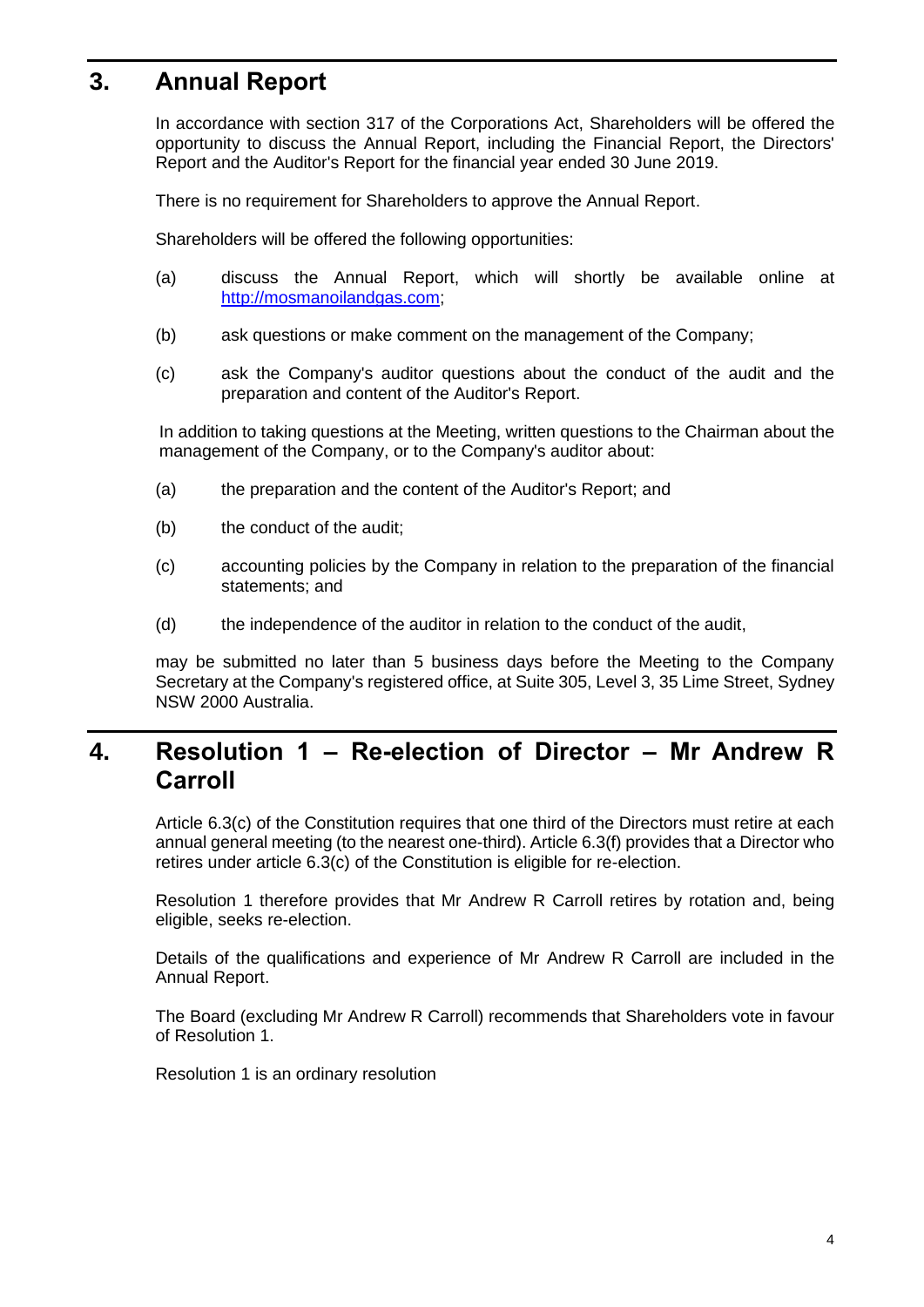### **Schedule 1 – Definitions**

In the Notice and this Explanatory Memorandum:

**AEDT** means Australian Eastern Daylight Time, being the time in Sydney, New South Wales.

**Annual Report** means the Directors' Report, the Financial Report and the Auditor's Report in respect to the financial year ended 30 June 2019.

**Auditor's Report** means the auditor's report on the Financial Report.

**Board** means the board of Directors.

**Chairman** means the person appointed to chair the Meeting convened by the Notice.

**Company** means Mosman Oil and Gas Limited (ACN 150 287 111).

**Company Secretary** means the company secretary of the Company.

**Computershare UK** means Computershare Investor Services PLC.

**Constitution** means the constitution of the Company as at the commencement of the Meeting.

**Corporations Act** means the *Corporations Act 2001* (Cth).

**DI** has the meaning given in Section [2.2.](#page-2-0)

**Director** means a director of the Company.

**Directors' Report** means the annual directors' report prepared under chapter 2M of the Corporations Act for the Company and its controlled entities.

**Explanatory Memorandum** means this explanatory memorandum attached to the Notice.

**Financial Report** means the annual financial report prepared under Chapter 2M of the Corporations Act of the Company and its controlled entities.

**Form of Instructions** means the form of instructions forwarded by Computershare UK to Shareholders.

**Meeting** has the meaning in the introductory paragraph of the Notice.

**Notice** means the notice of the Meeting.

**Proxy Form** means the proxy form attached to the Notice.

**Resolution** means a resolution in the Notice.

**Schedule** means this schedule to this Explanatory Memorandum.

**Section** means a section in this Explanatory Memorandum.

**Share** means a fully paid ordinary share in the capital of the Company.

**Shareholder** means a holder of a Share.

In this Notice, Explanatory Memorandum and the Schedule words importing the singular include the plural and vice versa.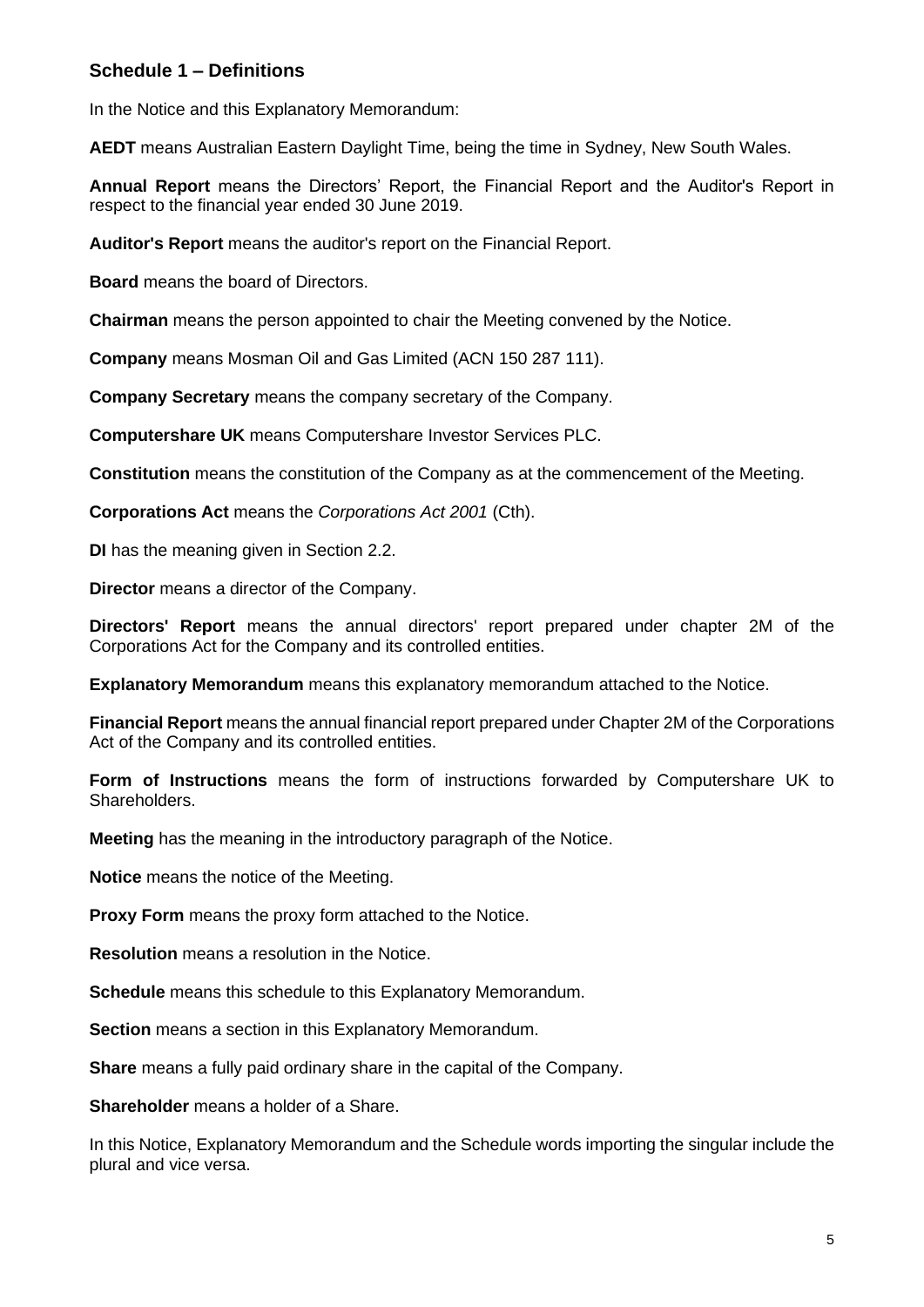## **PROXY FORM**

The Company Secretary Mosman Oil and Gas Limited

| By delivery:<br>305/35 Lime Street<br>Sydney NSW 2000 | By post:<br>GPO Box 280<br>Sydney NSW 2001 | By facsimile:<br>+61 2 9279 1234 |
|-------------------------------------------------------|--------------------------------------------|----------------------------------|
| Name of<br>Shareholder:                               |                                            |                                  |
| <b>Address of</b><br>Shareholder:                     |                                            |                                  |
| <b>Number of Shares</b><br>entitled to vote:          |                                            |                                  |

Please mark **X** to indicate your directions. Further instructions are provided overleaf.

**Proxy appointments will only be valid and accepted by the Company if they are made and received no later than 48 hours before the Meeting.**

#### **Step 1 – Appoint a Proxy to Vote on Your Behalf**

I/We being Shareholder/s of the Company hereby appoint:

**The Chairman of the Meeting (mark box)**



**OR** if you are **NOT** appointing the Chairman of the Meeting as your proxy, please write the name of the person or body corporate (excluding the registered shareholder) you are appointing as your proxy



or failing the person/body corporate named, or if no person/body corporate is named, the Chairman of the Meeting, as my/our proxy to act generally at the meeting on my/our behalf, including to vote in accordance with the following directions (or, if no directions have been given, and to the extent permitted by law, as the proxy sees fit), at the Annual General Meeting of the Company to be held at 10.00am on 28 November 2019 at Suite 305, Level 3, 35 Lime Street, Sydney NSW 2000 Australia (AEDT) at any adjournment or postponement of that Meeting.

#### **Important – If the Chairman is your proxy or is appointed your proxy by default**

The Chairman intends to vote all available proxies in favour of all Resolutions.

#### **Step 2 - Instructions as to Voting on Resolutions**

| The proxy is to vote for or against the Resolutions referred to in the Notice as follows: |                                               |  |                      |  |
|-------------------------------------------------------------------------------------------|-----------------------------------------------|--|----------------------|--|
|                                                                                           |                                               |  | For Against Abstain  |  |
| Resolution 1                                                                              | Re-election of Director – Mr Andrew R Carroll |  | $\Box$ $\Box$ $\Box$ |  |

#### **Authorised signature/s**

This section *must* be signed in accordance with the instructions overleaf to enable your voting instructions to be implemented.

| Individual or Shareholder 1                 | Shareholder 2                    | Shareholder 3              |
|---------------------------------------------|----------------------------------|----------------------------|
|                                             |                                  |                            |
| Sole Director and Sole Company<br>Secretary | Director                         | Director/Company Secretary |
| <b>Contact Name</b>                         | <b>Contact Daytime Telephone</b> | Date                       |